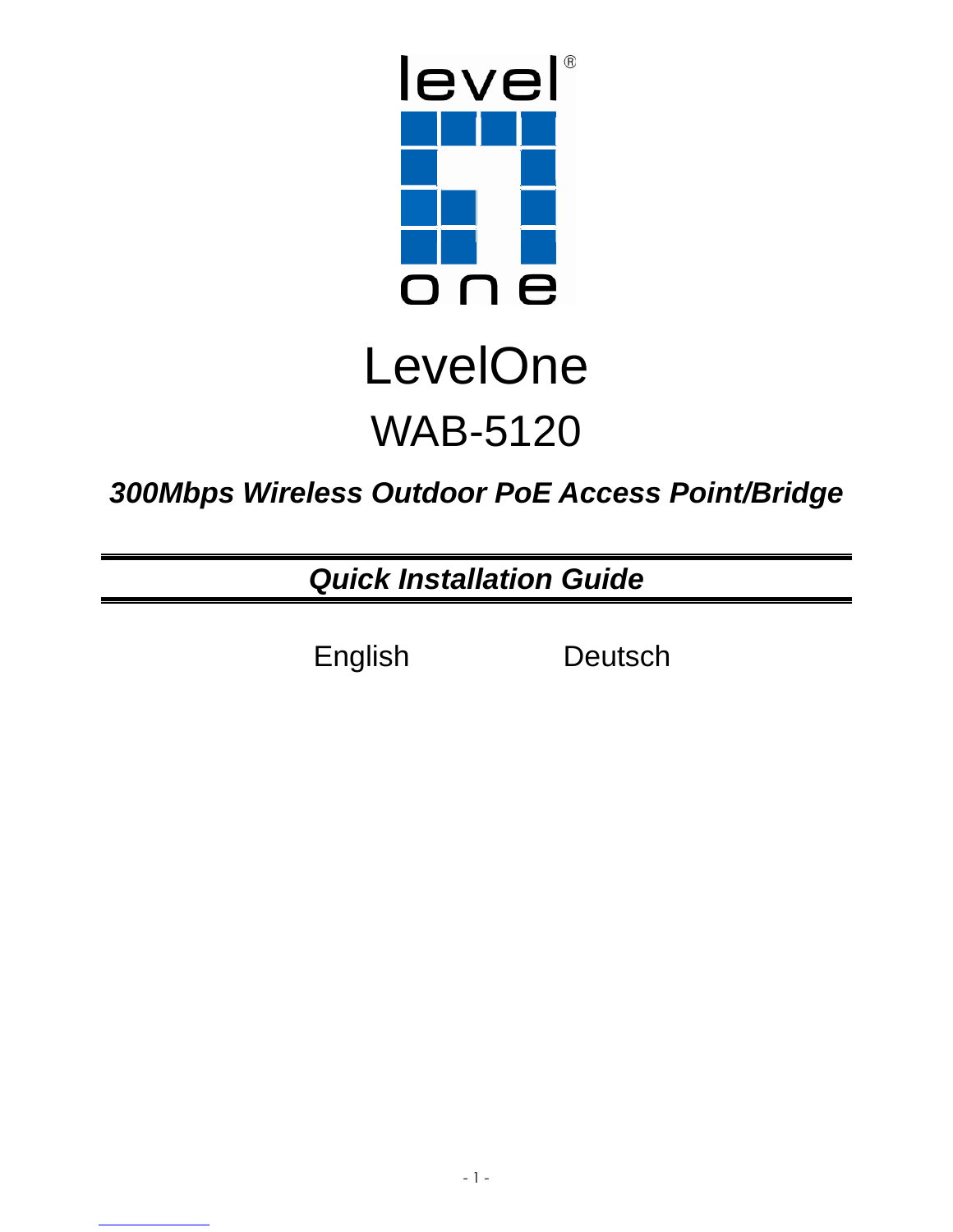# **Table of Content**

| . . |  |
|-----|--|
|     |  |

This guide covers only the most common situations. All detailed information is described in the user manual.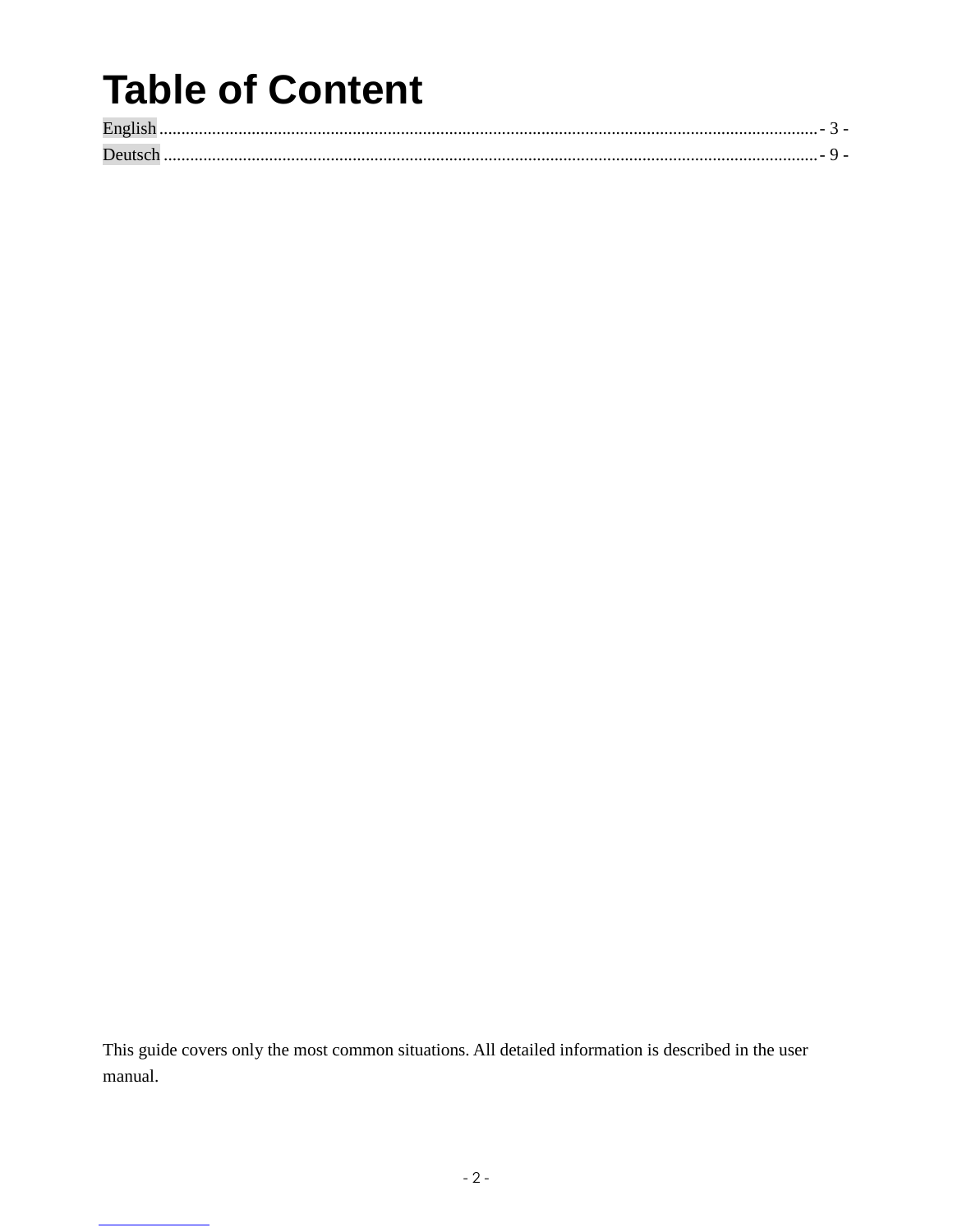# **English**

## Hardware Installation

1. Loosen the screw with a screwdriver. Grab the cover and pull it back harder to take it out



2. Plug Cat.5/5e/6 cable into the RJ-45 LAN1 port. Do not use the RJ45 LAN2 port.



3. Power on the CPE by press the black PWR button beside the LAN 1 Ethernet port.



4. Attach and fasten the removable cover to the bottom of the unit with the screw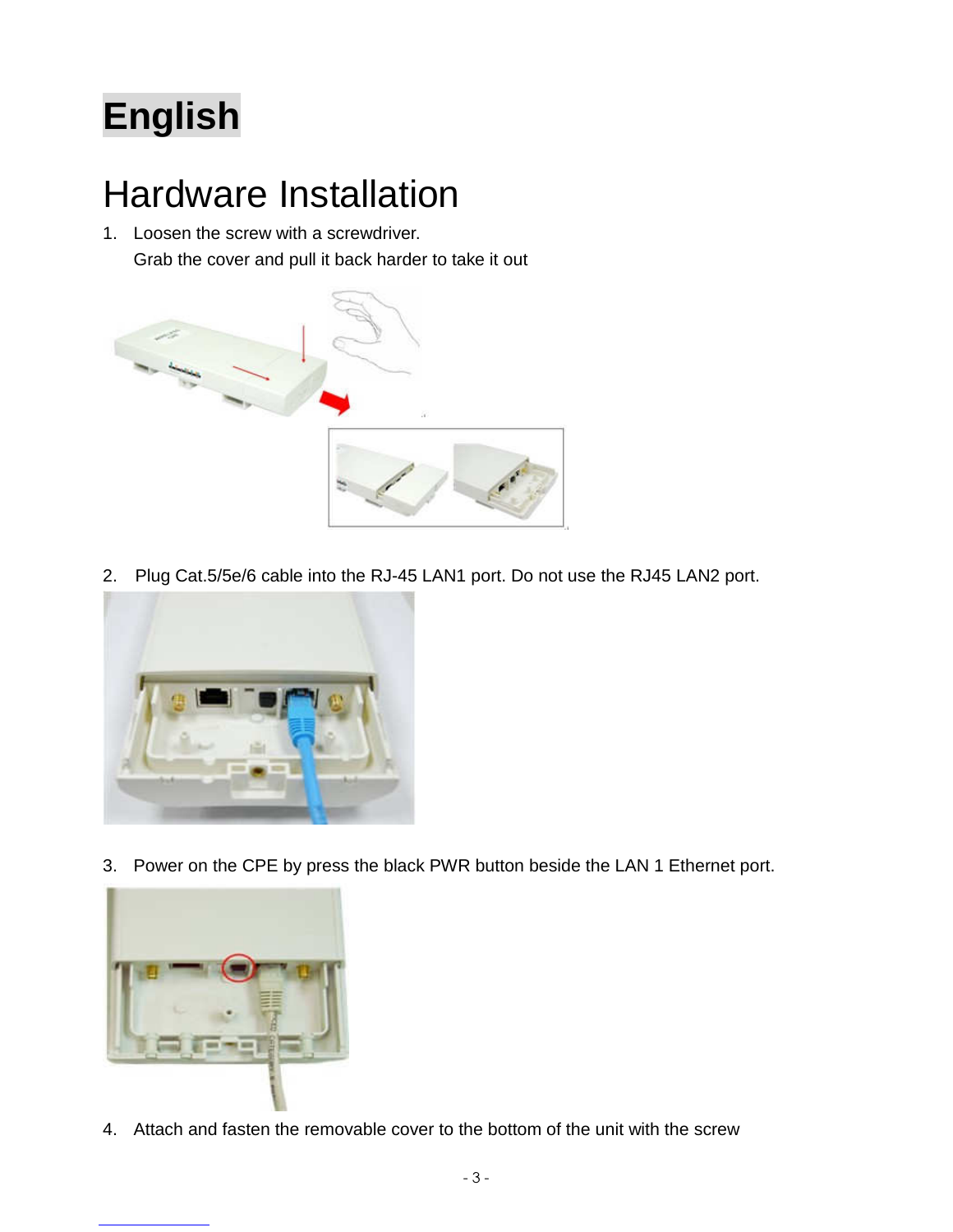

5. Plug the power cord into the DC port of the PoE injector



6. Plug the other side of the Cat.5/5e/6 cable into the PoE port of the PoE injector. The installation is finished and looks like the following picture.

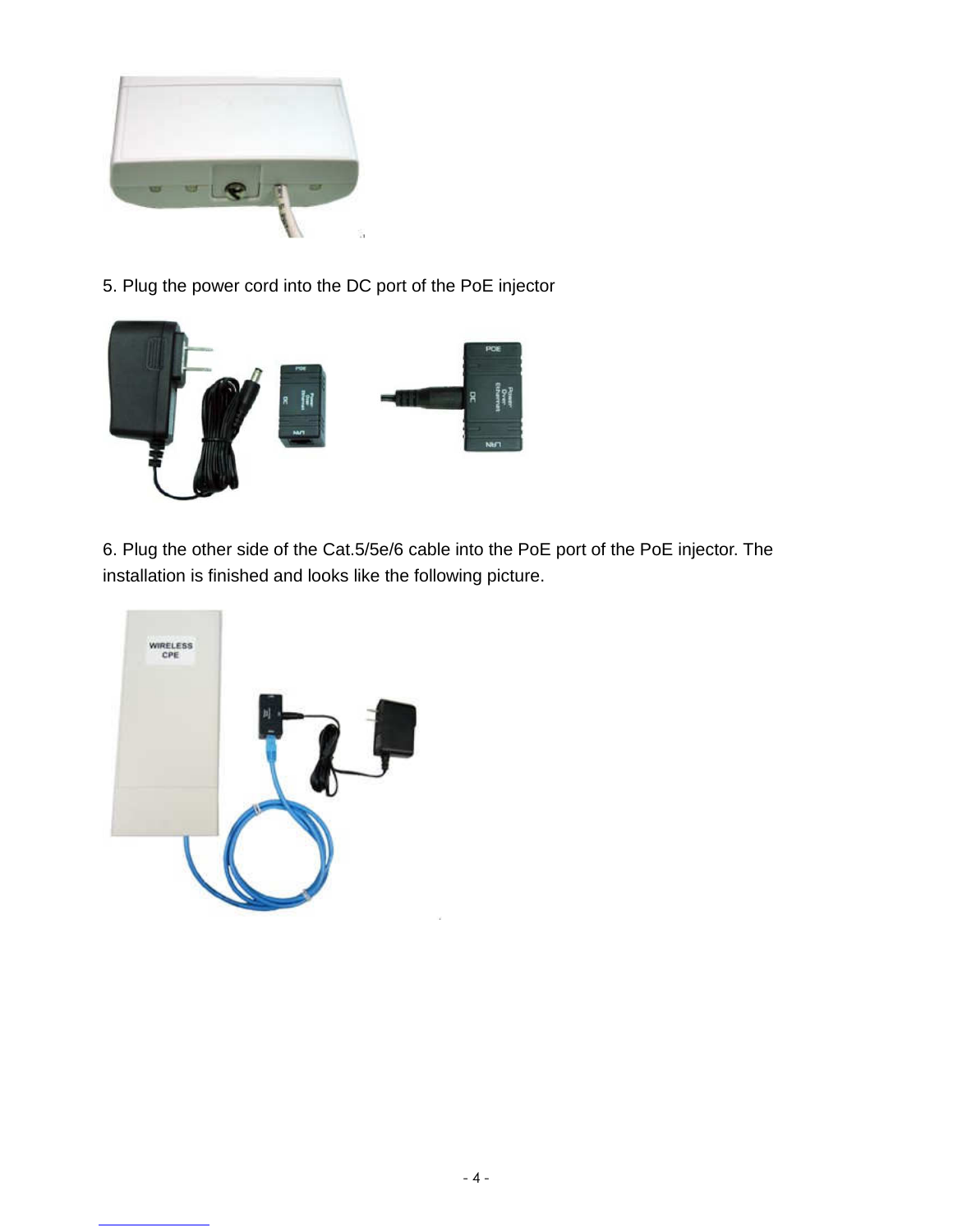# **Configuration**

### Check Your Network Settings to login web UI

You need to assign your PC a Static IP address so the WAB-5120 can communicate with your PC during configuration.

Select "Control Panel" > "Network Connections".

Right click the "Local Area Connection" and choose "Properties".

Select the TCP/IP protocol for your network card.

Click on the Properties button. You should then see the following screen.

| General<br>Authentication Advanced                                                                                    | <b>Internet Protocol (TCP/IP) Properties</b>                                                                                                                                          |
|-----------------------------------------------------------------------------------------------------------------------|---------------------------------------------------------------------------------------------------------------------------------------------------------------------------------------|
| Connect using:                                                                                                        | General                                                                                                                                                                               |
| Intel(R) PRO/1000 MT Mobile Conne<br>Configure<br>This connection uses the following items:                           | You can get IP settings assigned automatically if your network supports<br>this capability. Otherwise, you need to ask your network administrator for<br>the appropriate IP settings. |
| ■ QoS Packet Scheduler                                                                                                | O Obtain an IP address automatically                                                                                                                                                  |
| Themet Protocol (TCP/IP)                                                                                              | Use the following IP address:                                                                                                                                                         |
|                                                                                                                       | 192 . 168 . 1 . 229<br>IP address:                                                                                                                                                    |
| $\epsilon$<br>III)<br>⋗                                                                                               | 255 . 255 . 255 . 0<br>Subnet mask:                                                                                                                                                   |
| Hninskall<br>Install.<br><b>Properties</b>                                                                            | Default gateway:<br>86.<br>50 69                                                                                                                                                      |
| Description                                                                                                           |                                                                                                                                                                                       |
| Transmission Control Protocol/Internet Protocol The default<br>wide area network protocol that provides communication | Obtain DNS server address automatically                                                                                                                                               |
| across diverse interconnected networks.                                                                               | Use the following DNS server addresses:                                                                                                                                               |
| Show icon in notification area when connected                                                                         | Preferred DNS server<br>$22 - 82$                                                                                                                                                     |
| Notify me when this connection has limited or no connectivity                                                         | Alternate DNS server:                                                                                                                                                                 |
|                                                                                                                       | Advanced                                                                                                                                                                              |
| <b>DK</b><br>Cancel                                                                                                   |                                                                                                                                                                                       |

Click on "Use the following IP address" and enter the following IP address and subnet mask. IP address: **192.168.1.229** Subnet mask: **255.255.255.0** Click "OK".

Open your Web browser (Internet Explorer is recommended).

Then enter: **http://192.168.1.1** 



You will see WAB-5120 Login page as following picture

Use the following username and password to login the device.

User name: **admin** Password: **admin**

| level <sup>*</sup><br>н<br>one |             | <b>WAB-5120</b> 300Mbps 5G Wireless Outdoor PoE Access Point/Bridge |
|--------------------------------|-------------|---------------------------------------------------------------------|
|                                |             |                                                                     |
|                                | <b>Name</b> | admin                                                               |
|                                | Password    | <br>Reset<br>Login                                                  |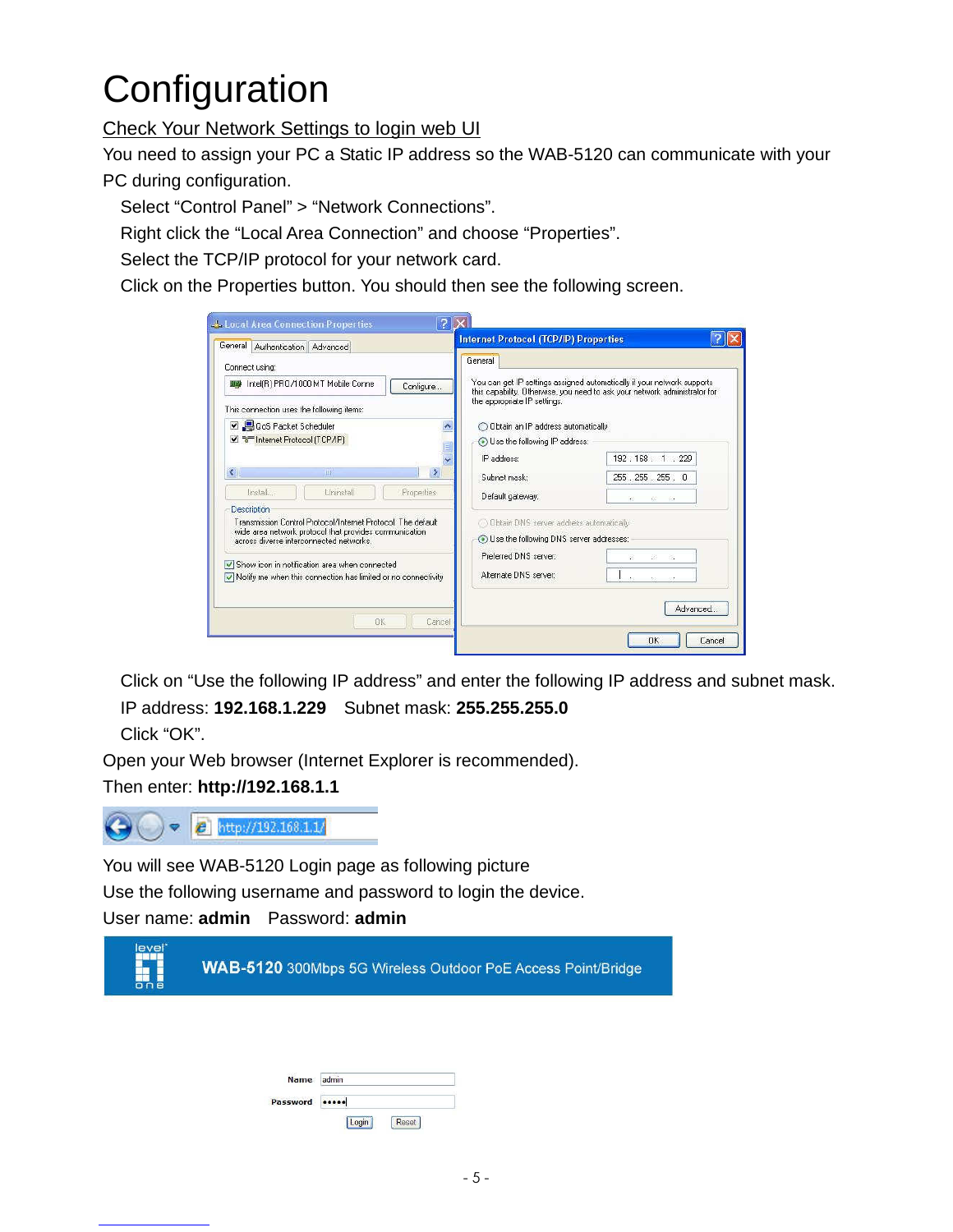# AP Mode

1. Choose **Wireless > Basic Settings** for the wireless basic settings.

#### Click **Apply.**

| <b>Status</b>            | <b>System</b>                        | <b>Wireless</b>           | Management                                                                                                                                                                              | Tools |
|--------------------------|--------------------------------------|---------------------------|-----------------------------------------------------------------------------------------------------------------------------------------------------------------------------------------|-------|
| <b>Basic Settings »</b>  | <b>Wireless Basic Settings</b>       |                           |                                                                                                                                                                                         |       |
| <b>Profile Settings</b>  |                                      |                           | Use this page to configure the parameters for wireless LAN clients which may connect to your<br>Access Point. Here you may change wireless mode as well as wireless network parameters. |       |
| <b>Advanced Settings</b> |                                      |                           |                                                                                                                                                                                         |       |
| Access Control           | Disable Wireless LAN Interface       |                           |                                                                                                                                                                                         |       |
| <b>WDS Settings</b>      | Wireless Mode:                       | <b>AP</b><br>$\checkmark$ | Site Survey                                                                                                                                                                             |       |
|                          | Wireless Network Name<br>$(SSID)$ :  | LevelOne                  | (more)                                                                                                                                                                                  |       |
|                          | Broadcast SSID:                      | $\odot$ Enabled           | O Disabled                                                                                                                                                                              |       |
|                          | 802.11 Mode:                         | $\checkmark$<br>802.11A/N |                                                                                                                                                                                         |       |
|                          | HT protect:                          | Enabled                   | <b>O</b> Disabled                                                                                                                                                                       |       |
|                          | Frequency/Channel:                   | 5745MHz (149) V           |                                                                                                                                                                                         |       |
|                          | Extension Channel:                   | None M                    |                                                                                                                                                                                         |       |
|                          | Channel Mode:                        | 20 MHz V                  |                                                                                                                                                                                         |       |
|                          | Antenna:                             | C Internal (16 dBi)       | SMA Connector                                                                                                                                                                           |       |
|                          | Maximum Output Power (per<br>chain): | 12                        | 21<br>21<br>dBm<br>œ                                                                                                                                                                    |       |
|                          | Data Rate:                           | Auto                      | v                                                                                                                                                                                       |       |

If security is required, open **Wireless > Profile Setting** and enter "**VAP Profile 1 Settings**" as below. Choose **Network Authentication** to change the security settings. Click **Apply**.

| <b>Status</b>            | <b>System</b>                        | <b>Wireless</b>                                               | Management | Tools |
|--------------------------|--------------------------------------|---------------------------------------------------------------|------------|-------|
| <b>Basic Settings</b>    | <b>VAP Profile1 Settings</b>         |                                                               |            |       |
| Profile Settings »       |                                      |                                                               |            |       |
| <b>Advanced Settings</b> | <b>Basic Settings</b>                |                                                               |            |       |
| <b>Access Control</b>    | Profile Name:                        | Profile1                                                      |            |       |
| <b>WDS Settings</b>      | Wireless Network Name<br>$(SSID)$ :  | LevelOne                                                      |            |       |
|                          | Broadcast SSID:                      | <b>O</b> Disabled<br>$\odot$ Enabled                          |            |       |
|                          | Wireless Separation:<br>WMM Support: | C Enabled<br>⊙Disabled<br>Disabled<br>- Enabled               |            |       |
|                          | Max. Station Num:                    | 32<br>$(0-32)$                                                |            |       |
|                          | <b>Security Settings</b>             |                                                               |            |       |
|                          | Network Authentication:              | Open System                                                   |            |       |
|                          | Data Encryption:                     | Open System                                                   |            |       |
|                          | Key Type:                            | Shared Key<br>Legacy 802.1x                                   |            |       |
|                          | Default Tx Key:                      | WPA with Radius<br>WPA2 with Radius<br>WPA & WPA2 with Radius |            |       |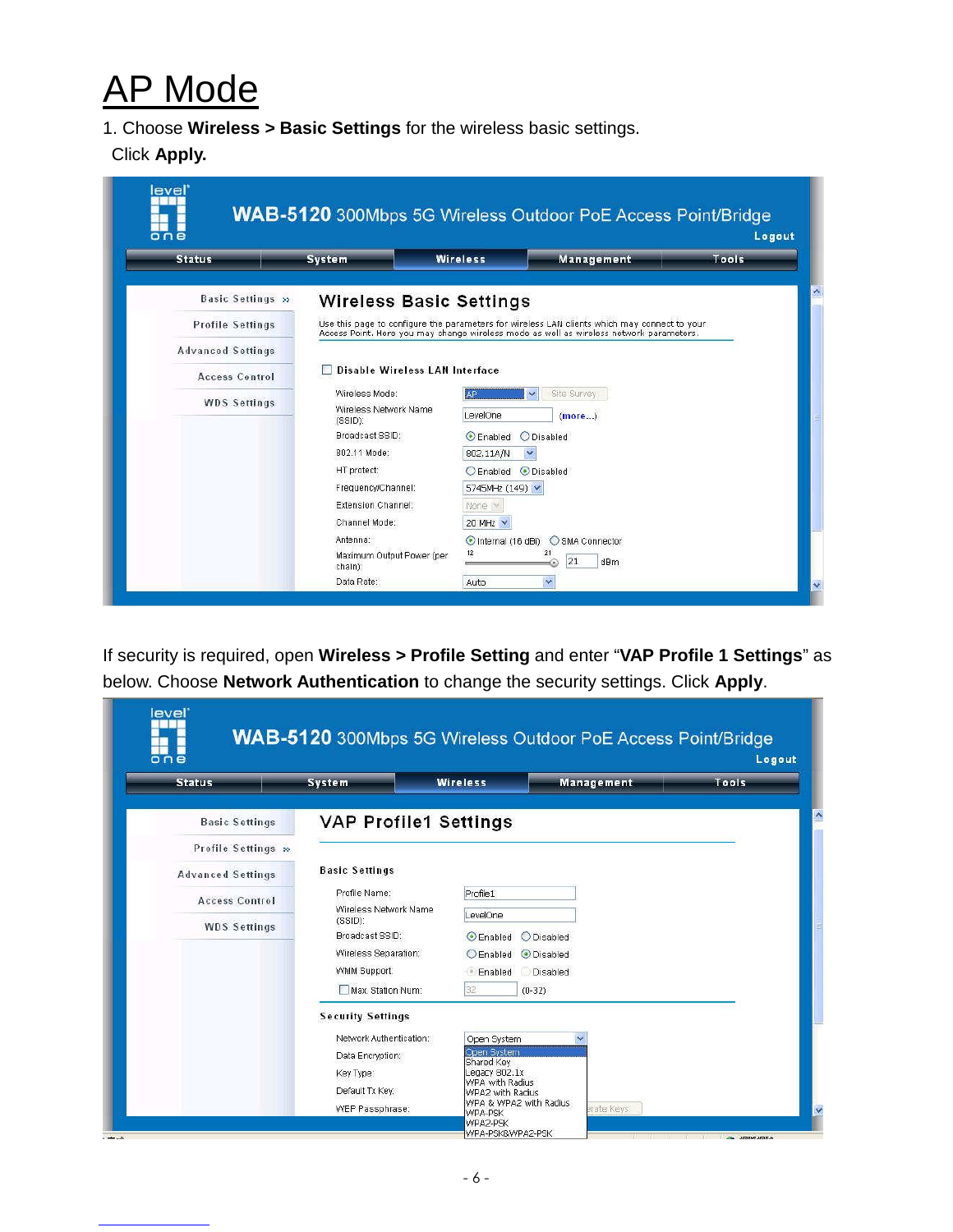## CPE Mode

1. Choose **Wireless > Basic Settings** for the wireless basic settings.

In Wireless mode, choose "Wireless Client" to operate in Client mode. Click **Apply.** 

| <b>Status</b>            | <b>System</b>                                                                                                                                                                           | <b>Wireless</b>             | Management      | Logout<br>Tools |
|--------------------------|-----------------------------------------------------------------------------------------------------------------------------------------------------------------------------------------|-----------------------------|-----------------|-----------------|
|                          |                                                                                                                                                                                         |                             |                 |                 |
| <b>Basic Settings »</b>  | <b>Wireless Basic Settings</b>                                                                                                                                                          |                             |                 |                 |
| <b>Profile Settings</b>  | Use this page to configure the parameters for wireless LAN clients which may connect to your<br>Access Point. Here you may change wireless mode as well as wireless network parameters. |                             |                 |                 |
| <b>Advanced Settings</b> |                                                                                                                                                                                         |                             |                 |                 |
| Access Control           | <b>Disable Wireless LAN Interface</b>                                                                                                                                                   |                             |                 |                 |
|                          | Wireless Mode:                                                                                                                                                                          | Wireless Client<br>$\vee$   | Site Survey     |                 |
| <b>WDS Settings</b>      | Wireless Network Name                                                                                                                                                                   | LevelOne                    |                 |                 |
|                          | (SSID):<br>802.11 Mode:                                                                                                                                                                 | 802.11A/N                   |                 |                 |
|                          | Channel Mode:                                                                                                                                                                           | 20 MHz $\vee$               |                 |                 |
|                          | Antenna:                                                                                                                                                                                | O Internal (16 dBi)         | ○ SMA Connector |                 |
|                          | Maximum Output Power (per<br>chain):                                                                                                                                                    | 12                          | 21<br>21<br>dBm |                 |
|                          | Data Rate:                                                                                                                                                                              | Auto                        | v.              |                 |
|                          | <b>Extension Channel Protection:</b>                                                                                                                                                    | $\ddot{\mathbf{v}}$<br>None |                 |                 |
|                          | Enable MAC Clone:<br><b>I</b>                                                                                                                                                           | 00:19:70:00:fb:c5           |                 |                 |

2. Click the "**Site Survey"** button beside **Wireless Mode**. It will scan all the available access points within coverage. Select the one you prefer to connect to, and click **Selected** to establish the connection. You can also click **Scan** to re-scan the available access points.

### **Wireless Site Survey**

This page provides tool to scan the wireless network. If any Access Point or IBSS is found, you could choose to connect it<br>manually when client mode is enabled.

| Select         | <b>SSID</b>          | Frequency/Channel | MAC Address $\div$ | Wireless<br>Mode | Signal<br>Strength | <b>Securite</b> |
|----------------|----------------------|-------------------|--------------------|------------------|--------------------|-----------------|
| ---<br>$\circ$ | LevelOne :           | 5745MHz(149)      | 00:11:6B:00:fc:58  | 802.11A/N        | $-6$               | <b>NONE</b>     |
| Ō              | Apple Network 873e69 | 5745MHz(149)      | 10:9a:dd:87:3e:6a  | 802.11A/N        | $-85.$             | WPA2            |

Selected  $|\mathsf{Scan}|$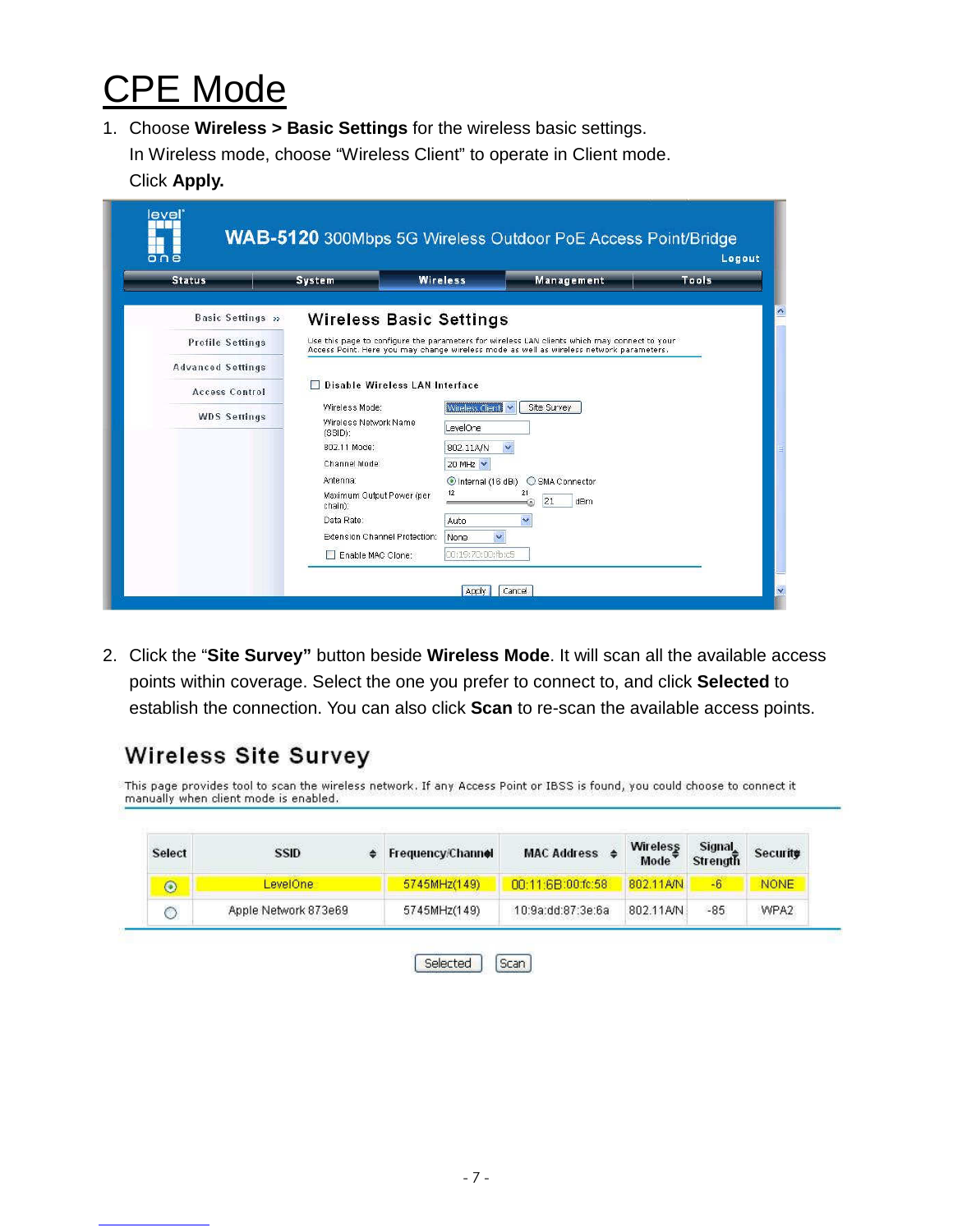3. If the AP you connect to needs authentication or password, click **Profile Settings** in the left column, fill out the corresponding items, and click **Apply** for data encryption.

| <b>Basic Settings</b><br><b>Station Profile Settings</b><br>Profile Settings »<br><b>Basic Settings</b><br><b>Advanced Settings</b><br>Profile Name:<br>Profile1<br><b>Access Control</b><br>Wireless Network Name<br>LevelOne<br>$(SSID)$ :<br><b>WDS Settings</b><br>WMM Support:<br>Disabled<br>Enabled<br><b>Security Settings</b><br>Network Authentication:<br>Open System<br>Open System<br>Data Encryption:<br>Shared Key<br>egacy 802.1x<br>Key Type:<br>WPA with Radius<br>Default Tx Key:<br>WPA2 with Radius<br>WPA-PSK<br>Generate Keys<br>WEP Passphrase:<br>WPA2-PSK | <b>Status</b> | <b>System</b> | <b>Wireless</b> | Management | Tools |
|-------------------------------------------------------------------------------------------------------------------------------------------------------------------------------------------------------------------------------------------------------------------------------------------------------------------------------------------------------------------------------------------------------------------------------------------------------------------------------------------------------------------------------------------------------------------------------------|---------------|---------------|-----------------|------------|-------|
|                                                                                                                                                                                                                                                                                                                                                                                                                                                                                                                                                                                     |               |               |                 |            |       |
|                                                                                                                                                                                                                                                                                                                                                                                                                                                                                                                                                                                     |               |               |                 |            |       |
|                                                                                                                                                                                                                                                                                                                                                                                                                                                                                                                                                                                     |               |               |                 |            |       |
|                                                                                                                                                                                                                                                                                                                                                                                                                                                                                                                                                                                     |               |               |                 |            |       |
|                                                                                                                                                                                                                                                                                                                                                                                                                                                                                                                                                                                     |               |               |                 |            |       |
|                                                                                                                                                                                                                                                                                                                                                                                                                                                                                                                                                                                     |               |               |                 |            |       |
|                                                                                                                                                                                                                                                                                                                                                                                                                                                                                                                                                                                     |               |               |                 |            |       |
|                                                                                                                                                                                                                                                                                                                                                                                                                                                                                                                                                                                     |               |               |                 |            |       |
|                                                                                                                                                                                                                                                                                                                                                                                                                                                                                                                                                                                     |               |               |                 |            |       |
|                                                                                                                                                                                                                                                                                                                                                                                                                                                                                                                                                                                     |               |               |                 |            |       |
|                                                                                                                                                                                                                                                                                                                                                                                                                                                                                                                                                                                     |               |               |                 |            |       |
|                                                                                                                                                                                                                                                                                                                                                                                                                                                                                                                                                                                     |               |               |                 |            |       |
|                                                                                                                                                                                                                                                                                                                                                                                                                                                                                                                                                                                     |               |               |                 |            |       |

#### **Congratulations!**

The AP – CPE connection is now successfully configured.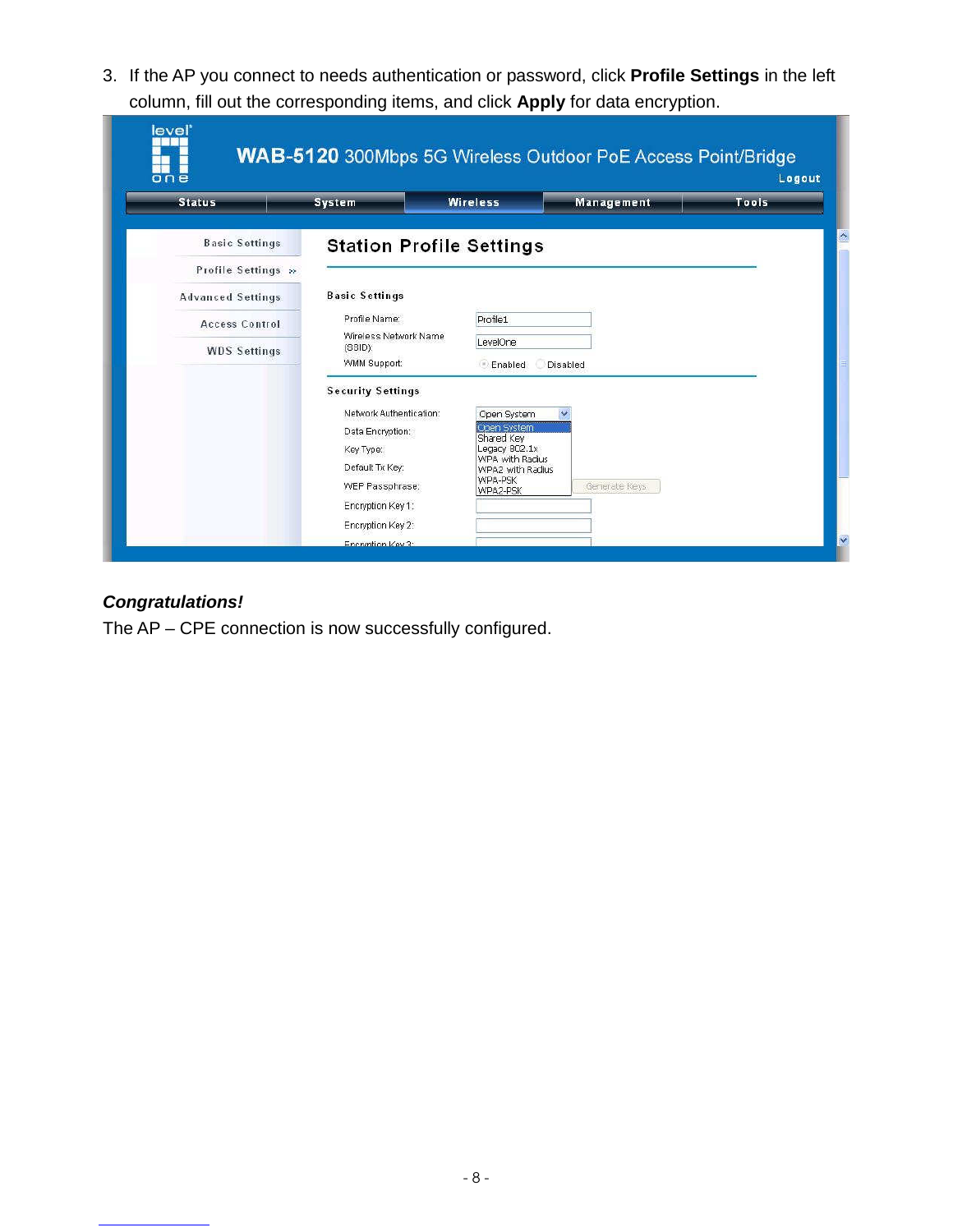# **Deutsch**

## Installation der Hardware

1. Lösen Sie die Schrauben mit einen Schraubendreher. Entfernen Sie das Gehäuse mit einem kräftigen Ruck.



2. Stecken Sie ein Cat.5/5e/6 Kabel in den RJ45 LAN1-Port. Verwenden Sie NICHT den RJ45 LAN2-Port.



3. Stellen Sie die Stromversorgung an, indem Sie die schwarze PWR-Taste neben dem LAN1-Ethernet-Port drücken.

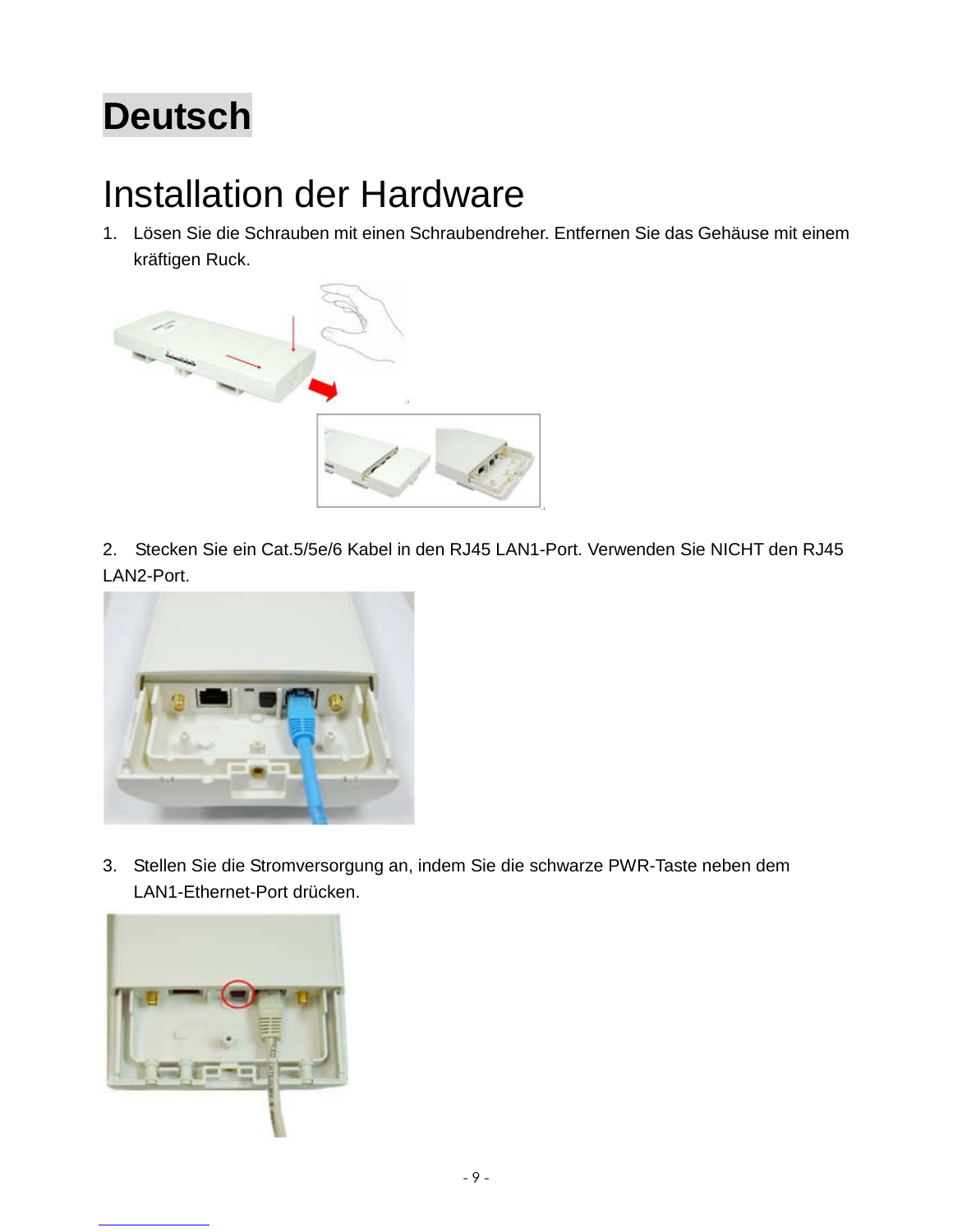4. Befestigen Sie das Gehäuse mit der mitgelieferten Schraube auf der Halterung.



5. Stecken Sie das Stromkabel in den DC-Port des PoE-Injektors.



6. Verbinden Sie das andere Ende des Cat.5/5e/6 Kabel mit dem PoE-Port des PoE-Injektors. Die Installation ist nun beendet und sollte dem folgenden Bild entsprechen.

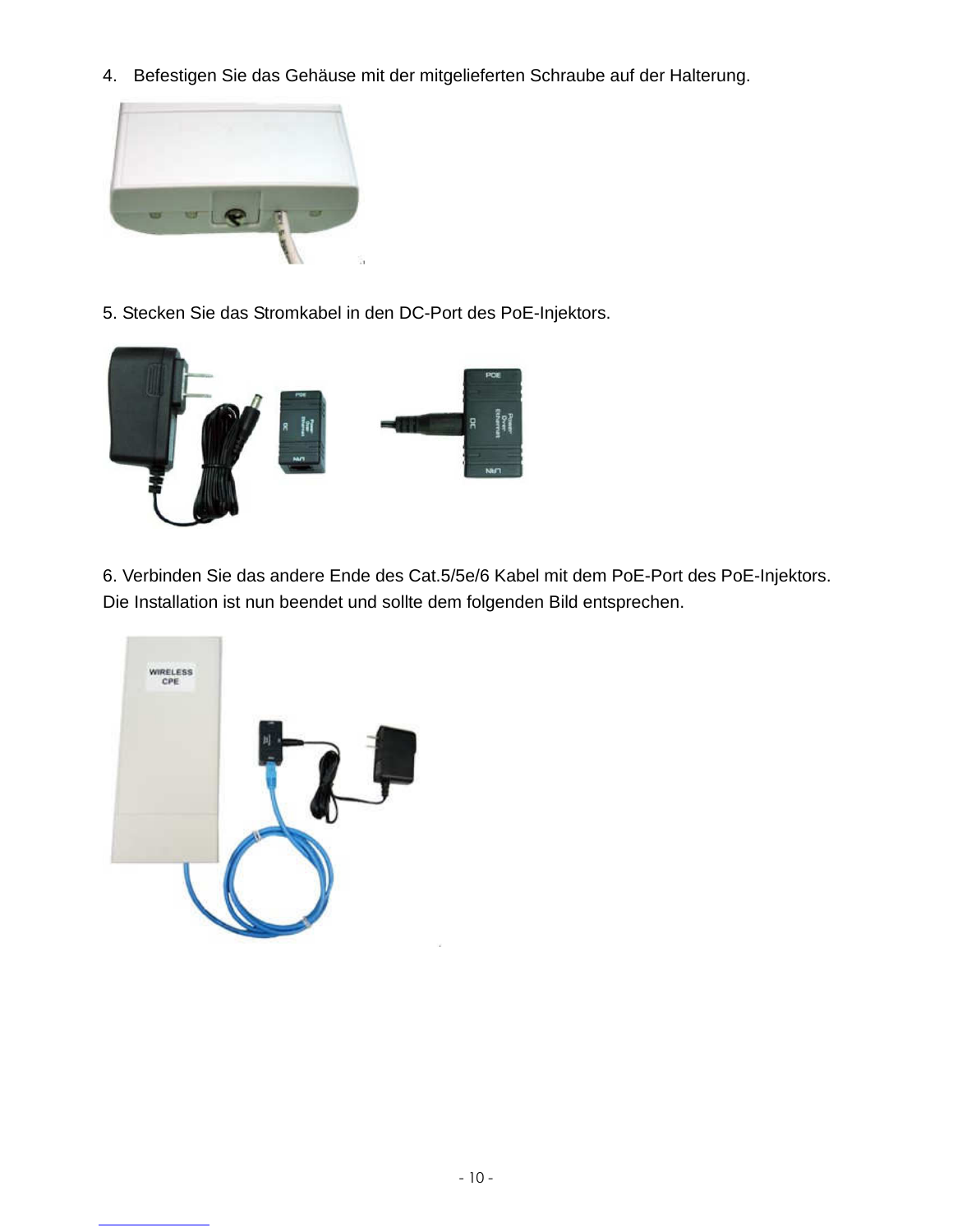# Konfiguration

Prüfen Sie Ihre Netzwerk-Einstellungen zum Login Web UI.

Bitte stellen Sie sicher, dass Ihr PC eine statische IP-Adresse automatisch empfangen kann, so dass der WAB-5120 mit Ihrem PC während der Konfiguration kommunizieren kann.

Wählen Sie "**Control Panel**" > "**Network Connections**".

Rechter Mausklick auf "**Local Area Connection**" und wählen Sie "**Properties**".

Wählen Sie "**TCP/IP protocol**" für Ihre Netzwerk-Karte.

Klicken Sie auf den "**Properties**" Button. Sie sollten dann das folgende Fenster sehen.

| General<br>Authentication   Advanced                                                                                                                                                                                                                                                               |                         | Internet Protocol (TCP/IP) Properties                                                                                                    |                                                                                                                                                       |
|----------------------------------------------------------------------------------------------------------------------------------------------------------------------------------------------------------------------------------------------------------------------------------------------------|-------------------------|------------------------------------------------------------------------------------------------------------------------------------------|-------------------------------------------------------------------------------------------------------------------------------------------------------|
| Connect using:                                                                                                                                                                                                                                                                                     |                         | General                                                                                                                                  |                                                                                                                                                       |
| Intel(R) PRO/1000 MT Mobile Conne<br>This connection uses the following items:                                                                                                                                                                                                                     | Configure               | the appropriate IP settings.                                                                                                             | You can get IP settings assigned automatically if your network supports<br>this capability. Otherwise, you need to ask your network administrator for |
| <b>D</b> QoS Packet Scheduler<br>▼ Tinternet Protocol (TCP/IP)                                                                                                                                                                                                                                     |                         | O Obtain an IP address automatically<br>Use the following IP address:                                                                    |                                                                                                                                                       |
| z                                                                                                                                                                                                                                                                                                  |                         | IP address:                                                                                                                              | 192.168.1.229                                                                                                                                         |
| (11)<br>Hninstall<br>Install.                                                                                                                                                                                                                                                                      | ×.<br><b>Properties</b> | Subnet mask:<br>Default gateway:                                                                                                         | 255 . 255 . 255 . 0<br>$\sim$<br>$\mathcal{C}^{\mathcal{C}}_{\mathcal{C}^{\mathcal{C}}}$<br>$\sim$                                                    |
| Description<br>Transmission Control Protocol/Internet Protocol. The default<br>wide area network protocol that provides communication<br>across diverse interconnected networks.<br>Show icon in notification area when connected<br>Notify me when this connection has limited or no connectivity |                         | Obtain DNS server address automatically<br>(a) Use the following DNS server addresses:<br>Preferred DNS server:<br>Alternate DNS server: | 22<br>- 22                                                                                                                                            |
| <b>OK</b>                                                                                                                                                                                                                                                                                          | Cancel                  |                                                                                                                                          | Advanced<br>Cancel<br>OK                                                                                                                              |

Klicken Sie auf "**Use the following IP address**" und geben Sie die folgende IP-Adresse und Subnetz-Maske an.

IP-Adresse: **192.168.1.229** und Subnetz-Maske: **255.255.255.0**

Klicken Sie auf "**OK**".

Öffnen Sie Ihren Web-Browser (Internet Explorer wird empfohlen).

Geben Sie ein: **http://192.168.1.1** 



Sie werden die WAB-5120 Login-Seite wie folgt sehen.

Nutzen den folgenden Username und Passwort, um sich anzumelden.

Username: **admin** und Passwort: **admin**

| level <sup>*</sup><br>one |             | <b>WAB-5120</b> 300Mbps 5G Wireless Outdoor PoE Access Point/Bridge |
|---------------------------|-------------|---------------------------------------------------------------------|
|                           |             |                                                                     |
|                           | <b>Name</b> | admin                                                               |
|                           | Password    | <br>Reset<br>Login                                                  |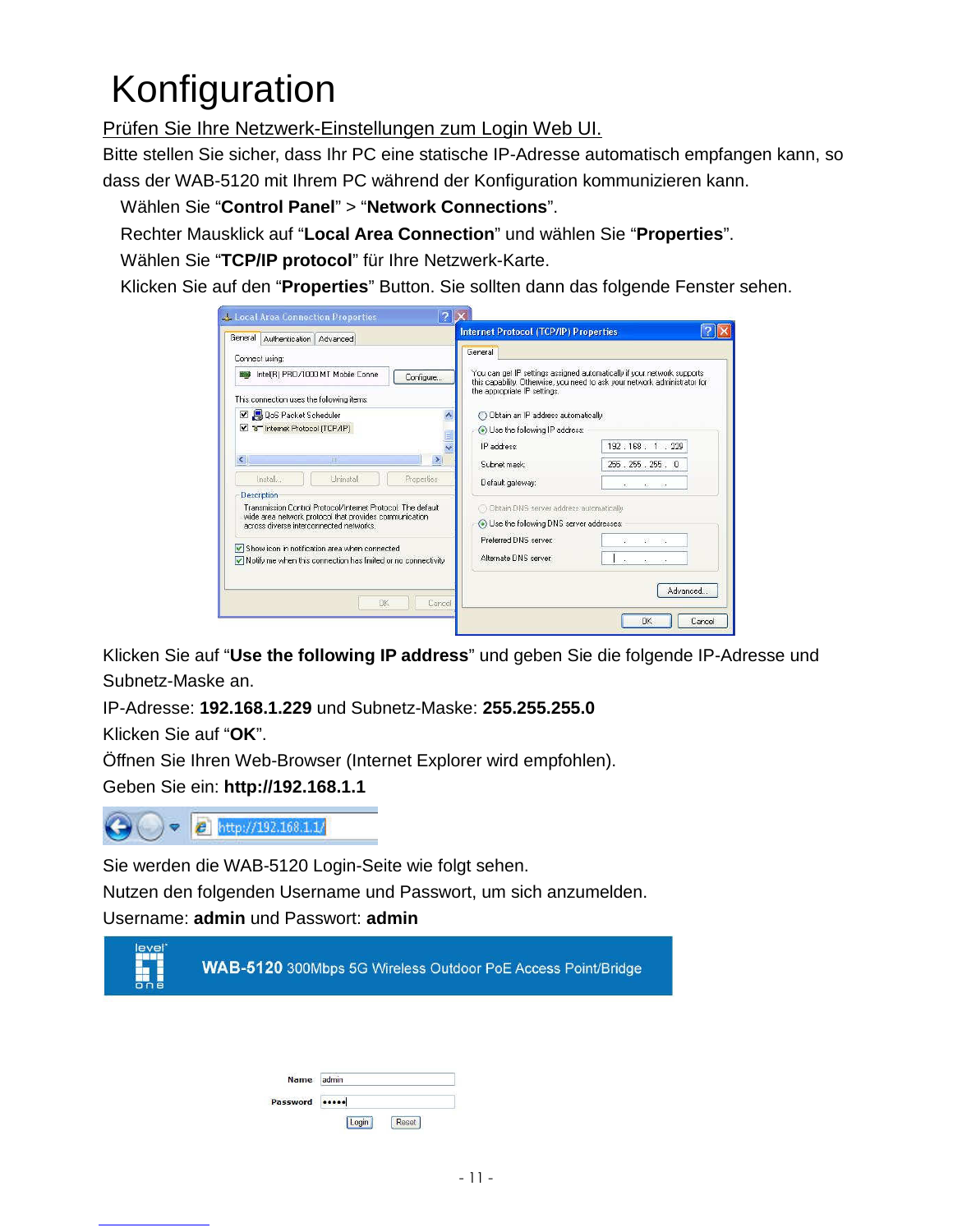# AP Modus

1. Wählen Sie "**Wireless > Basic Settings**" zur Grund-Einstellung der Wireless Verbindung. Klicken Sie auf "**Apply**".

| <b>Basic Settings &gt;&gt;</b><br><b>Profile Settings</b><br><b>Advanced Settings</b> | <b>Wireless Basic Settings</b><br>Use this page to configure the parameters for wireless LAN clients which may connect to your<br>Access Point. Here you may change wireless mode as well as wireless network parameters. |                                                                                                                               |                       |  |
|---------------------------------------------------------------------------------------|---------------------------------------------------------------------------------------------------------------------------------------------------------------------------------------------------------------------------|-------------------------------------------------------------------------------------------------------------------------------|-----------------------|--|
|                                                                                       |                                                                                                                                                                                                                           |                                                                                                                               |                       |  |
|                                                                                       |                                                                                                                                                                                                                           |                                                                                                                               |                       |  |
| <b>Access Control</b>                                                                 | Disable Wireless LAN Interface                                                                                                                                                                                            |                                                                                                                               |                       |  |
| <b>WDS Settings</b>                                                                   | Wireless Mode:<br>Wireless Network Name<br>(SSID):<br>Broadcast SSID:<br>802.11 Mode:<br>HT protect:<br>Frequency/Channel:<br>Extension Channel:                                                                          | -AP<br>LevelOne<br>$\odot$ Enabled<br><b>O</b> Disabled<br>802.11A/N<br>ODisabled<br>$O$ Enabled<br>5745MHz (149) V<br>None V | Site Survey<br>(more) |  |
|                                                                                       | Channel Mode:<br>Antenna:                                                                                                                                                                                                 | 20 MHz V<br>C Internal (16 dBi)                                                                                               | ◯ SMA Connector       |  |

Sofern Sicherheitseinstellungen erforderlich sind, öffnen Sie bitte "**Wireless > Profile Setting**" und geben "**VAP Profile 1 Settings**" wie folgt ein. Wählen Sie "**Network Authentication**" um die Sicherheitseinstellungen zu ändern. Klicken Sie auf "**Apply**".

| <b>Status</b>            | <b>System</b>                                          | <b>Wireless</b>                                  | Management | Tools |
|--------------------------|--------------------------------------------------------|--------------------------------------------------|------------|-------|
| <b>Basic Settings</b>    | <b>VAP Profile1 Settings</b>                           |                                                  |            |       |
| Profile Settings »       |                                                        |                                                  |            |       |
| <b>Advanced Settings</b> | <b>Basic Settings</b>                                  |                                                  |            |       |
| <b>Access Control</b>    | Profile Name:                                          | Profile1                                         |            |       |
| <b>WDS Settings</b>      | Wireless Network Name<br>$(SSID)$ :<br>Broadcast SSID: | LevelOne<br><b>O</b> Disabled<br>$\odot$ Enabled |            |       |
|                          | Wireless Separation:                                   | <b>O</b> Enabled<br>⊙ Disabled                   |            |       |
|                          | WMM Support:                                           | Disabled<br>Enabled                              |            |       |
|                          | Max. Station Num:                                      | 32<br>$(0-32)$                                   |            |       |
|                          | <b>Security Settings</b>                               |                                                  |            |       |
|                          | Network Authentication:                                | Open System                                      |            |       |
|                          | Data Encryption:                                       | Open System<br>Shared Key                        |            |       |
|                          | Key Type:                                              | egacy 802.1x<br>WPA with Radius                  |            |       |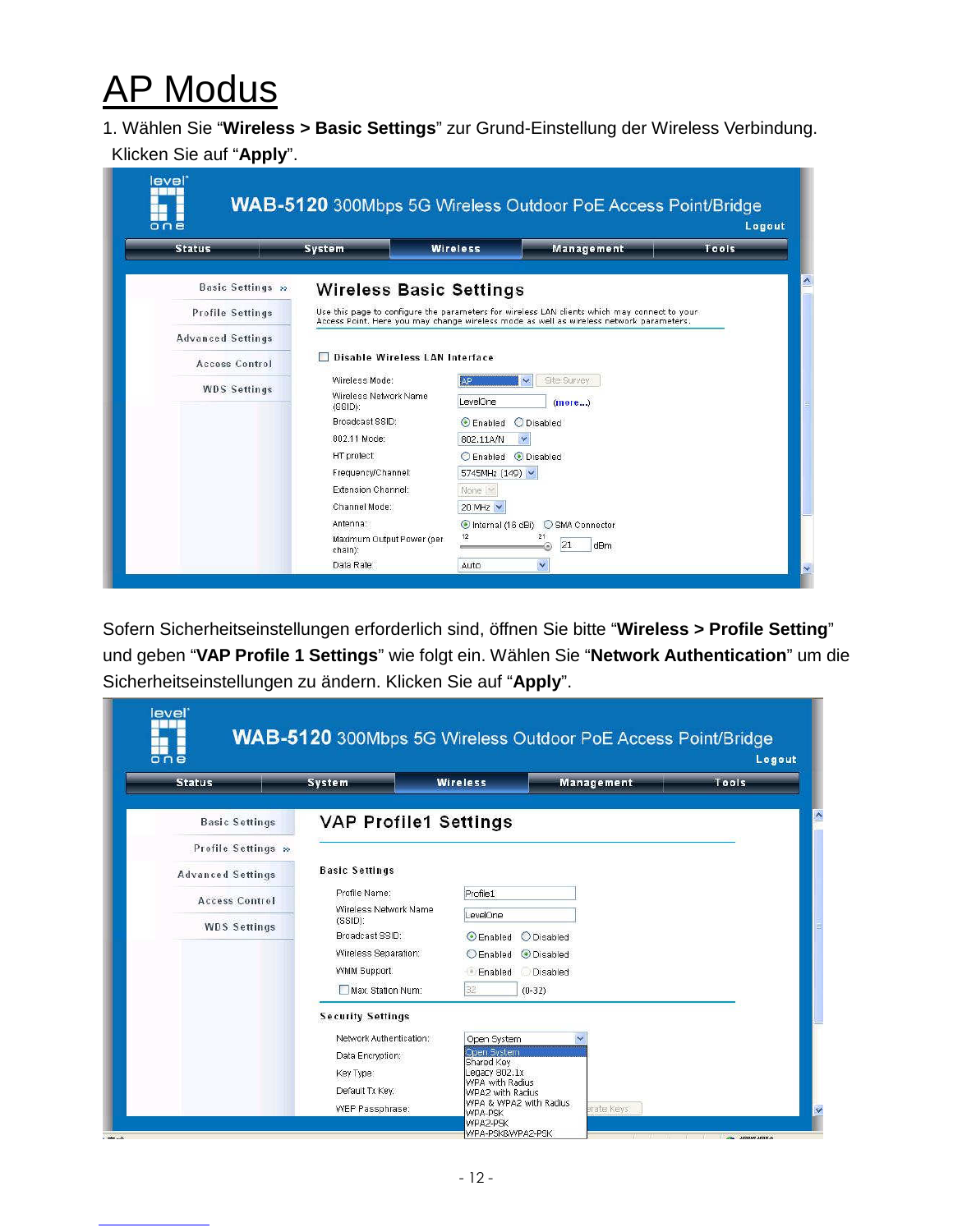# CPE Modus

1. Wählen Sie "**Wireless > Basic Settings**" zur Grund-Einstellung der Wireless Verbindung. Im Wireless Modus, wählen Sie "**Wireless Client**" um im Client-Modus zu arbeiten. Klicken Sie auf "**Apply**".

| one<br><b>Status</b>     | <b>System</b>                                                                                                                                                                           | <b>Wireless</b>                 | <b>Management</b> | Logout<br>Tools |  |  |
|--------------------------|-----------------------------------------------------------------------------------------------------------------------------------------------------------------------------------------|---------------------------------|-------------------|-----------------|--|--|
|                          |                                                                                                                                                                                         |                                 |                   |                 |  |  |
| <b>Basic Settings »</b>  | <b>Wireless Basic Settings</b>                                                                                                                                                          |                                 |                   |                 |  |  |
| <b>Profile Settings</b>  | Use this page to configure the parameters for wireless LAN clients which may connect to your<br>Access Point. Here you may change wireless mode as well as wireless network parameters. |                                 |                   |                 |  |  |
| <b>Advanced Settings</b> |                                                                                                                                                                                         |                                 |                   |                 |  |  |
| <b>Access Control</b>    | <b>Disable Wireless LAN Interface</b>                                                                                                                                                   |                                 |                   |                 |  |  |
| <b>WDS Settings</b>      | Wireless Mode:                                                                                                                                                                          | Wireless Client<br>$\checkmark$ | Site Survey       |                 |  |  |
|                          | Wireless Network Name<br>(SSID):                                                                                                                                                        | LevelOne                        |                   |                 |  |  |
|                          | 802.11 Mode:                                                                                                                                                                            | 802.11A/N                       |                   |                 |  |  |
|                          | Channel Mode:                                                                                                                                                                           | 20 MHz V                        |                   |                 |  |  |
|                          | Antenna:                                                                                                                                                                                | O Internal (16 dBi)             | ○ SMA Connector   |                 |  |  |
|                          | Maximum Output Power (per<br>chain):                                                                                                                                                    | 12                              | 21<br>21<br>dBm   |                 |  |  |
|                          | Data Rate:                                                                                                                                                                              | Auto                            | $\ddotmark$       |                 |  |  |
|                          | Extension Channel Protection:                                                                                                                                                           | $\overline{\mathbf{v}}$<br>None |                   |                 |  |  |
|                          | Enable MAC Clone:<br>ш                                                                                                                                                                  | 00:19:70:00:fb:c5               |                   |                 |  |  |

2. Klicken Sie auf den "**Site Survey**" Button neben "**Wireless Mode**". Es wird nach allen verfügbaren Access Points innerhalb der Reichweite gesucht. Wählen Sie den von Ihnen gewünschten AP aus und klicken Sie auf "**Selected**", um die Verbindung herzustellen. Sie können auch auf "**Scan**" klicken, um eine erneute Suche nach verfügbaren Access Points durchzuführen.

### **Wireless Site Survey**

This page provides tool to scan the wireless network. If any Access Point or IBSS is found, you could choose to connect it manually when client mode is enabled. Wireless Signal, **SSID** Select Frequency/Channel MAC Address  $\triangle$ **Securit#** ۵ Strength Mode<sup>3</sup> LevelOne 5745MHz(149) 00:11:6B:00:fc:58 802.11A/N  $-6$ **NONE**  $\odot$ Apple Network 873e69 802.11A/N  $-85$ WPA2 5745MHz(149) 10:9a:dd:87:3e:6a  $\circ$ 

 $\lceil$ Scan $\rceil$ 

Selected